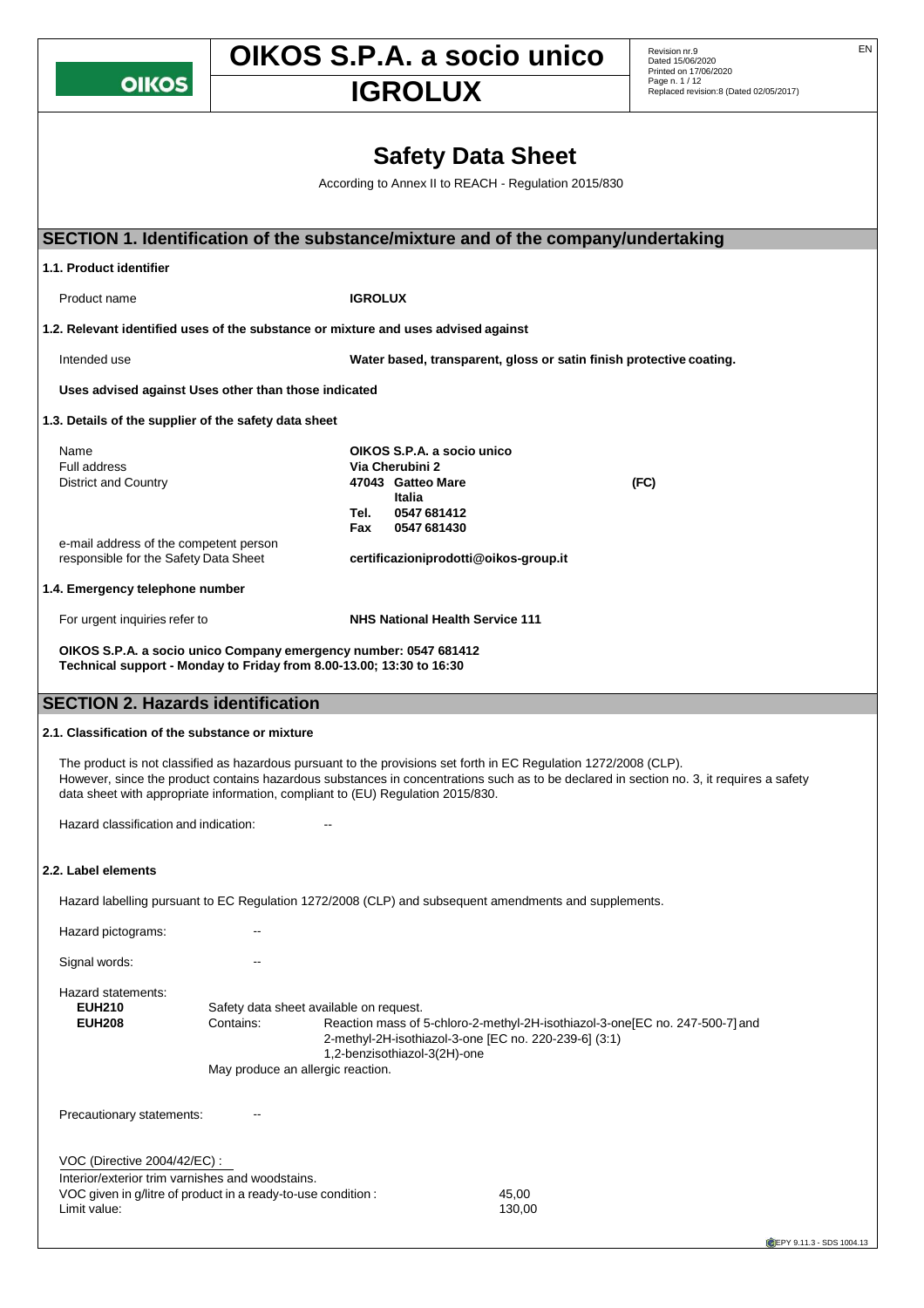

**OIKOS S.P.A. a socio unico** Revision nr.9

Revision nr.9<br>Dated 15/06/2020 Printed on 17/06/2020 Page n. 2 / 12 **IGROLUX** Page n. 2/12<br> **IGROLUX** Replaced revision:8 (Dated 02/05/2017)

### **SECTION 2. Hazards identification** ... / >>

#### **2.3. Other hazards**

On the basis of available data, the product does not contain any PBT or vPvB in percentage greater than 0,1%.

## **SECTION 3. Composition/information on ingredients**

#### **3.2. Mixtures**

| Contains:                       |                                  |                     |                                                                                                                                                                                                         |
|---------------------------------|----------------------------------|---------------------|---------------------------------------------------------------------------------------------------------------------------------------------------------------------------------------------------------|
| Identification                  |                                  | $x =$ Conc. $%$     | Classification 127212008 (CLP)                                                                                                                                                                          |
| (2-methoxymethylethoxy)propanol |                                  |                     |                                                                                                                                                                                                         |
| CAS                             | $34590 - 94 - 8$ $1.5 \le x < 2$ |                     | Substance with a community workplace exposure limit.                                                                                                                                                    |
| ЕC                              | 252-104-2                        |                     |                                                                                                                                                                                                         |
| <b>INDEX</b>                    |                                  |                     |                                                                                                                                                                                                         |
| Reg. no.                        | 01-2119450011-60                 |                     |                                                                                                                                                                                                         |
| 2-butoxyethanol                 |                                  |                     |                                                                                                                                                                                                         |
| CAS                             | 111-76-2                         | $1 \le x < 1.5$     | Acute Tox. 4 H302, Acute Tox. 4 H312, Acute Tox. 4 H332, Eye Irrit. 2 H319,<br><b>Skin Irrit. 2 H315</b>                                                                                                |
| ЕC                              | 203-905-0                        |                     |                                                                                                                                                                                                         |
| <b>INDEX</b>                    | 603-014-00-0                     |                     |                                                                                                                                                                                                         |
| Reg. no.                        | 01-2119475108-36                 |                     |                                                                                                                                                                                                         |
| 1,2-benzisothiazol-3(2H)-one    |                                  |                     |                                                                                                                                                                                                         |
| CAS                             | 2634-33-5                        | $0.03 \le x < 0.05$ | Acute Tox. 2 H330, Acute Tox. 4 H302, Eye Dam. 1 H318, Skin Irrit. 2 H315,<br>Skin Sens. 1 H317, Aquatic Acute 1 H400 M=1, Aquatic Chronic 2 H411                                                       |
| EC                              | 220-120-9                        |                     |                                                                                                                                                                                                         |
| <b>INDEX</b>                    | 613-088-00-6                     |                     |                                                                                                                                                                                                         |
| Req. no.                        | 01-2120761540-60                 |                     |                                                                                                                                                                                                         |
|                                 |                                  |                     | Reaction mass of 5-chloro-2-methyl-2H-isothiazol-3-one EC no. 247-500-7] and 2-methyl-2H-isothiazol-3-one [EC no. 220-239-6]                                                                            |
| (3:1)                           |                                  |                     |                                                                                                                                                                                                         |
| CAS                             | 55965-84-9                       |                     | $0,0002 \le x < 0,0011$ Acute Tox. 1 H330, Acute Tox. 2 H310, Acute Tox. 3 H301, Skin Corr. 1B H314,<br>Eye Dam. 1 H318, Skin Sens. 1 H317, Aquatic Acute 1 H400 M=100,<br>Aquatic Chronic 1 H410 M=100 |
| ЕC                              | 611-341-5                        |                     |                                                                                                                                                                                                         |
| <b>INDEX</b>                    | 613-167-00-5                     |                     |                                                                                                                                                                                                         |
| Reg. no.                        | 01-2120764691-48                 |                     |                                                                                                                                                                                                         |

The full wording of hazard (H) phrases is given in section 16 of the sheet.

## **SECTION 4. First aid measures**

#### **4.1. Description of first aid measures**

EYES: Remove contact lenses, if present. Wash immediately with plenty of water for at least 30-60 minutes, opening the eyelids fully. Get medical advice/attention.

SKIN: Remove contaminated clothing. Rinse skin with a shower immediately. Get medical advice/attention.

INGESTION: Have the subject drink as much water as possible. Get medical advice/attention. Do not induce vomiting unless explicitly authorised by a doctor.

INHALATION: Get medical advice/attention immediately. Remove victim to fresh air, away from the accident scene. If the subject stops breathing, administer artificial respiration. Take suitable precautions for rescue workers.

#### **4.2. Most important symptoms and effects, both acute and delayed**

Specific information on symptoms and effects caused by the product are unknown.

### **4.3. Indication of any immediate medical attention and special treatment needed**

Information not available

## **SECTION 5. Firefighting measures**

#### **5.1. Extinguishing media**

SUITABLE EXTINGUISHING EQUIPMENT The extinguishing equipment should be of the conventional kind: carbon dioxide, foam, powder and water spray. UNSUITABLE EXTINGUISHING EQUIPMENT None in particular.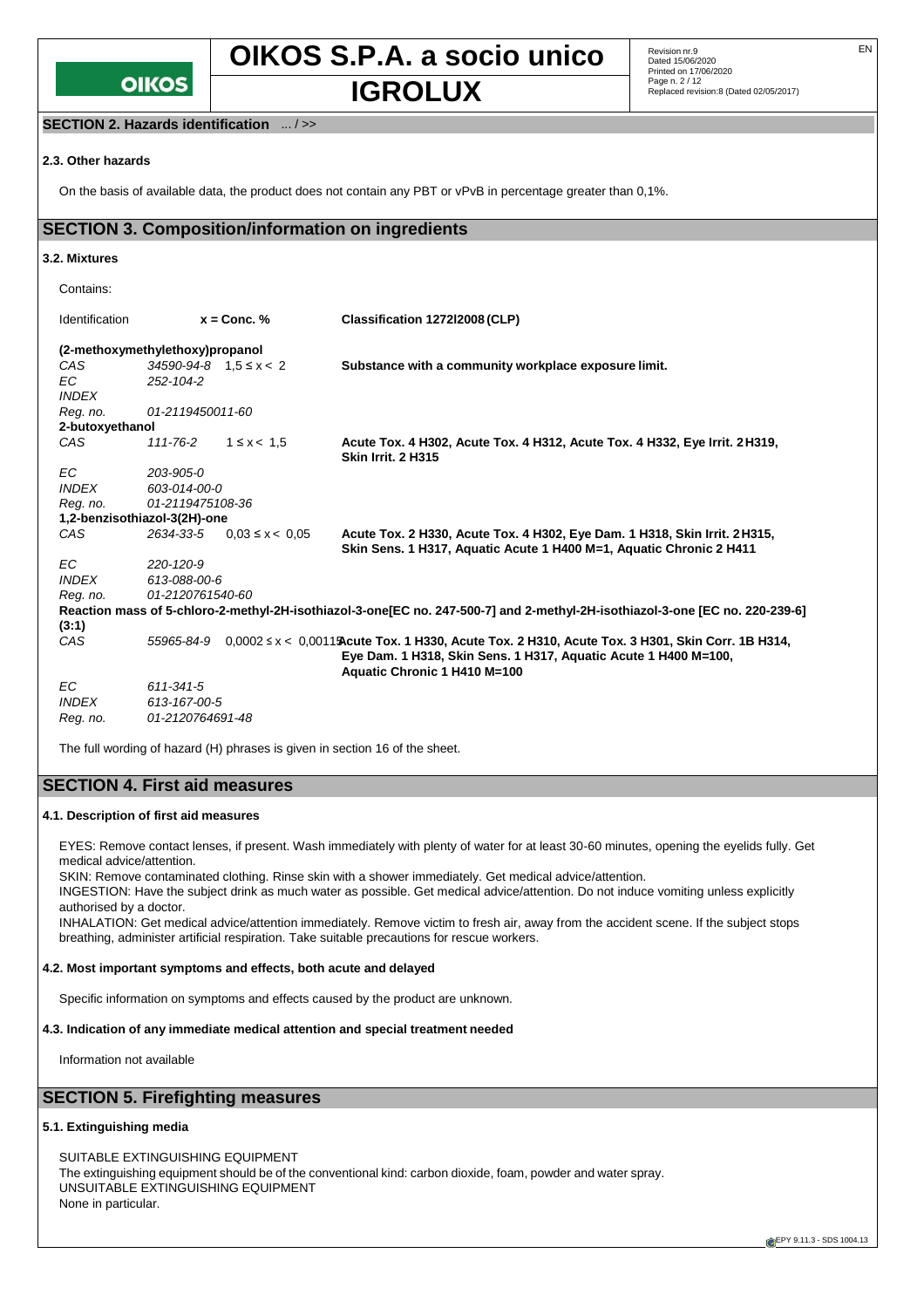

## **SECTION 5. Firefighting measures** ... / >>

#### **5.2. Special hazards arising from the substance or mixture**

HAZARDS CAUSED BY EXPOSURE IN THE EVENT OF FIRE Do not breathe combustion products.

#### **5.3. Advice for firefighters**

GENERAL INFORMATION

Use jets of water to cool the containers to prevent product decomposition and the development of substances potentially hazardous for health. Always wear full fire prevention gear. Collect extinguishing water to prevent it from draining into the sewer system. Dispose of contaminated water used for extinction and the remains of the fire according to applicable regulations.

SPECIAL PROTECTIVE EQUIPMENT FOR FIRE-FIGHTERS

Normal fire fighting clothing i.e. fire kit (BS EN 469), gloves (BS EN 659) and boots (HO specification A29 and A30) in combination with self-contained open circuit positive pressure compressed air breathing apparatus (BS EN137).

#### **SECTION 6. Accidental release measures**

#### **6.1. Personal precautions, protective equipment and emergency procedures**

Block the leakage if there is no hazard.

Wear suitable protective equipment (including personal protective equipment referred to under Section 8 of the safety data sheet) to prevent any contamination of skin, eyes and personal clothing. These indications apply for both processing staff and those involved in emergency procedures.

#### **6.2. Environmental precautions**

The product must not penetrate into the sewer system or come into contact with surface water or ground water.

#### **6.3. Methods and material for containment and cleaning up**

Collect the leaked product into a suitable container. Evaluate the compatibility of the container to be used, by checking section 10. Absorb the remainder with inert absorbent material.

Make sure the leakage site is well aired. Contaminated material should be disposed of in compliance with the provisions set forth in point 13.

#### **6.4. Reference to other sections**

Any information on personal protection and disposal is given in sections 8 and 13.

## **SECTION 7. Handling and storage**

#### **7.1. Precautions for safe handling**

Before handling the product, consult all the other sections of this material safety data sheet. Avoid leakage of the product into the environment. Do not eat, drink or smoke during use. Remove any contaminated clothes and personal protective equipment before entering places in which people eat.

#### **7.2. Conditions for safe storage, including any incompatibilities**

Store only in the original container. Store the containers sealed, in a well ventilated place, away from direct sunlight. Keep containers away from any incompatible materials, see section 10 for details.

#### **7.3. Specific end use(s)**

Information not available

#### **SECTION 8. Exposure controls/personal protection**

#### **8.1. Control parameters**

Regulatory References:

| DEU                      | Deutschland              | TRGS 900 - Seite 1 von 69 (Fassung 29.03.2019) - Liste der Arbeitsplatzgrenzwerte und<br>Kurzzeitwerte                                                            |
|--------------------------|--------------------------|-------------------------------------------------------------------------------------------------------------------------------------------------------------------|
| <b>ESP</b>               | España                   | LÍMITES DE EXPOSICIÓN PROFESIONAL PARA AGENTES QUÍMICOS EN ESPAÑA 2019<br>(INSST)                                                                                 |
| <b>FRA</b><br><b>GBR</b> | France<br>United Kingdom | Valeurs limites d'exposition professionnelle aux agents chimiques en France. ED 984 - INRS<br>EH40/2005 Workplace exposure limits (Third edition, published 2018) |

**EPY 9.11.3 - SDS 1004.13**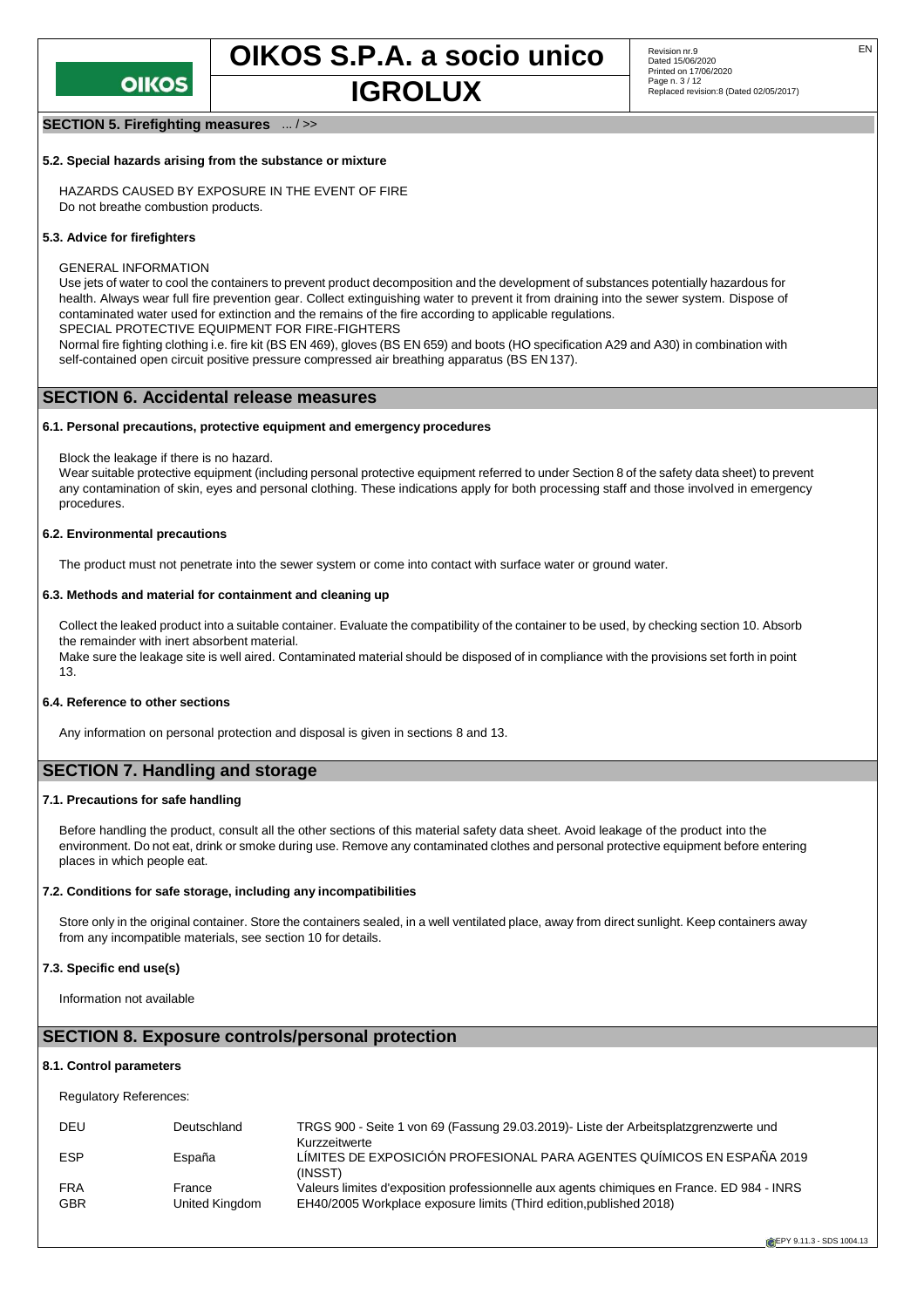# **OIKOS S.P.A. a socio unico** Revision nr.9 EN **Dated 15/06/2020**<br>
Printed on 17/06/2020<br>
Replaced revision:8 (Dated 02/05/2017)

## **SECTION 8. Exposure controls/personal protection** ... / >>

**OIKOS** 

| <b>ITA</b> | Italia | DIRETTIVA (UE) 2017/164 DELLA COMMISSIONE del 31 gennaio 2017                                                                                                                          |
|------------|--------|----------------------------------------------------------------------------------------------------------------------------------------------------------------------------------------|
| <b>POL</b> | Polska | ROZPORZADZENIE MINISTRA RODZINY, PRACY I POLITYKI SPOŁECZNEJ z dnia 12                                                                                                                 |
| EU         | OFI FU | czerwca 2018 r<br>Directive (EU) 2017/2398; Directive (EU) 2017/164; Directive 2009/161/EU; Directive 2006/15/EC;<br>Directive 2004/37/EC; Directive 2000/39/EC; Directive 91/322/EEC. |

| (2-methoxymethylethoxy)propanol                 |            |                      |          |            |            |                        |          |            |          |
|-------------------------------------------------|------------|----------------------|----------|------------|------------|------------------------|----------|------------|----------|
| <b>Threshold Limit Value</b>                    |            |                      |          |            |            |                        |          |            |          |
| Type                                            | Country    | TWA/8h               |          | STEL/15min |            | Remarks / Observations |          |            |          |
|                                                 |            | mg/m3                | ppm      | mg/m3      | ppm        |                        |          |            |          |
| <b>AGW</b>                                      | <b>DEU</b> | 310                  | 50       | 310        | 50         |                        |          |            |          |
| <b>MAK</b>                                      | <b>DEU</b> | 310                  | 50       | 310        | 50         |                        |          |            |          |
| <b>VLA</b>                                      | <b>ESP</b> | 308                  | 50       |            |            |                        |          |            |          |
| <b>WEL</b>                                      | <b>GBR</b> | 308                  | 50       |            |            |                        |          |            |          |
| <b>VLEP</b>                                     | <b>ITA</b> | 308                  | 50       |            |            |                        |          |            |          |
| NDS/NDSCh                                       | POL        | 240                  |          | 280        |            |                        |          |            |          |
| <b>OEL</b>                                      | EU         | 308                  | 50       |            |            | <b>SKIN</b>            |          |            |          |
| <b>Predicted no-effect concentration - PNEC</b> |            |                      |          |            |            |                        |          |            |          |
| Normal value in fresh water                     |            |                      |          |            |            |                        | 19       | mg/l       |          |
| Normal value in marine water                    |            |                      |          |            |            |                        | 1,9      | mg/        |          |
| Normal value for fresh water sediment           |            |                      |          |            |            |                        | 70,2     | mg/kg      |          |
| Normal value for marine water sediment          |            |                      |          |            |            |                        | 7,02     | mg/kg      |          |
| Normal value for water, intermittent release    |            |                      |          |            |            |                        | 190      | mg/l       |          |
| Normal value of STP microorganisms              |            |                      |          |            |            |                        | 4168     | mg/l       |          |
| Normal value for the terrestrial compartment    |            |                      |          |            |            |                        | 2,74     | mg/kg      |          |
| Health - Derived no-effect level - DNEL I DMEL  |            |                      |          |            |            |                        |          |            |          |
|                                                 |            | Effects on consumers |          |            |            | Effects on workers     |          |            |          |
| Route of exposure                               | Acute      |                      | Acute    | Chronic    | Chronic    | Acute                  | Acute    | Chronic    | Chronic  |
|                                                 | local      |                      | systemic | local      | systemic   | local                  | systemic | local      | systemic |
| Oral                                            |            |                      |          | <b>VND</b> | 36         |                        |          |            |          |
|                                                 |            |                      |          |            | mg/kg bw/d |                        |          |            |          |
| Inhalation                                      |            |                      |          | <b>VND</b> | 37,2       |                        |          | <b>VND</b> | 308      |
|                                                 |            |                      |          |            | mg/m3      |                        |          |            | mg/m3    |
| <b>Skin</b>                                     |            |                      |          | <b>VND</b> | 121        |                        |          | <b>VND</b> | 283      |
|                                                 |            |                      |          |            | mg/kg bw/d |                        |          |            | mg/kg    |
|                                                 |            |                      |          |            |            |                        |          |            | bw/d     |

| 2-butoxyethanol                                |            |                      |            |            |            |                        |          |            |          |
|------------------------------------------------|------------|----------------------|------------|------------|------------|------------------------|----------|------------|----------|
| <b>Threshold Limit Value</b>                   |            |                      |            |            |            |                        |          |            |          |
| Type                                           | Country    | TWA/8h               |            | STEL/15min |            | Remarks / Observations |          |            |          |
|                                                |            | mg/m3                | ppm        | mg/m3      | ppm        |                        |          |            |          |
| <b>AGW</b>                                     | <b>DEU</b> | 49                   | 10         | 98         | 20         |                        |          |            |          |
| <b>MAK</b>                                     | DEU        | 49                   | 10         | 98         | 20         |                        |          |            |          |
| <b>VLA</b>                                     | <b>ESP</b> | 98                   | 20         | 245        | 50         |                        |          |            |          |
| <b>VLEP</b>                                    | <b>FRA</b> | 49                   | 10         | 246        | 50         |                        |          |            |          |
| WEL                                            | <b>GBR</b> | 123                  | 25         | 246        | 50         |                        |          |            |          |
| <b>VLEP</b>                                    | <b>ITA</b> | 98                   | 20         | 246        | 50         |                        |          |            |          |
| NDS/NDSCh                                      | POL        | 98                   |            | 200        |            |                        |          |            |          |
| OEL                                            | EU         | 98                   | 20         | 246        | 50         |                        |          |            |          |
| Predicted no-effect concentration - PNEC       |            |                      |            |            |            |                        |          |            |          |
| Normal value in fresh water                    |            |                      |            |            |            |                        | 8,8      | mg/l       |          |
| Normal value in marine water                   |            |                      |            |            |            |                        | 26,4     | mq/1       |          |
| Normal value for fresh water sediment          |            |                      |            |            |            |                        | 34,6     | mg/kg      |          |
| Normal value for marine water sediment         |            |                      |            |            |            |                        | 3,46     | mg/kg      |          |
| Normal value for water, intermittent release   |            |                      |            |            |            |                        | 0,88     | mg/        |          |
| Normal value of STP microorganisms             |            |                      |            |            |            |                        | 463      | mg/l       |          |
| Normal value for the terrestrial compartment   |            |                      |            |            |            |                        | 2,33     | mg/kg      |          |
| Health - Derived no-effect level - DNEL I DMEL |            |                      |            |            |            |                        |          |            |          |
|                                                |            | Effects on consumers |            |            |            | Effects on workers     |          |            |          |
| Route of exposure                              | Acute      |                      | Acute      | Chronic    | Chronic    | Acute                  | Acute    | Chronic    | Chronic  |
|                                                | local      |                      | systemic   | local      | systemic   | local                  | systemic | local      | systemic |
| Oral                                           |            |                      | 26.7       |            | 6,3        |                        |          |            |          |
|                                                |            |                      | mg/kg bw/d |            | mg/kg bw/d |                        |          |            |          |
| Inhalation                                     | 147        |                      | 426        | <b>NPI</b> | 59         | 246                    | 1091     | <b>NPI</b> | 98       |
|                                                |            | mg/m3                | mg/m3      |            | mg/m3      | mg/m3                  | mg/m3    |            | mg/m3    |
| <b>Skin</b>                                    |            |                      | 89         | <b>NPI</b> | 75         |                        | 89       | <b>NPI</b> | 125      |
|                                                |            |                      | mg/kg bw/d |            | mg/kg bw/d |                        | mg/kg    |            | mg/kg    |
|                                                |            |                      |            |            |            |                        | bw/d     |            | bw/d     |
|                                                |            |                      |            |            |            |                        |          |            |          |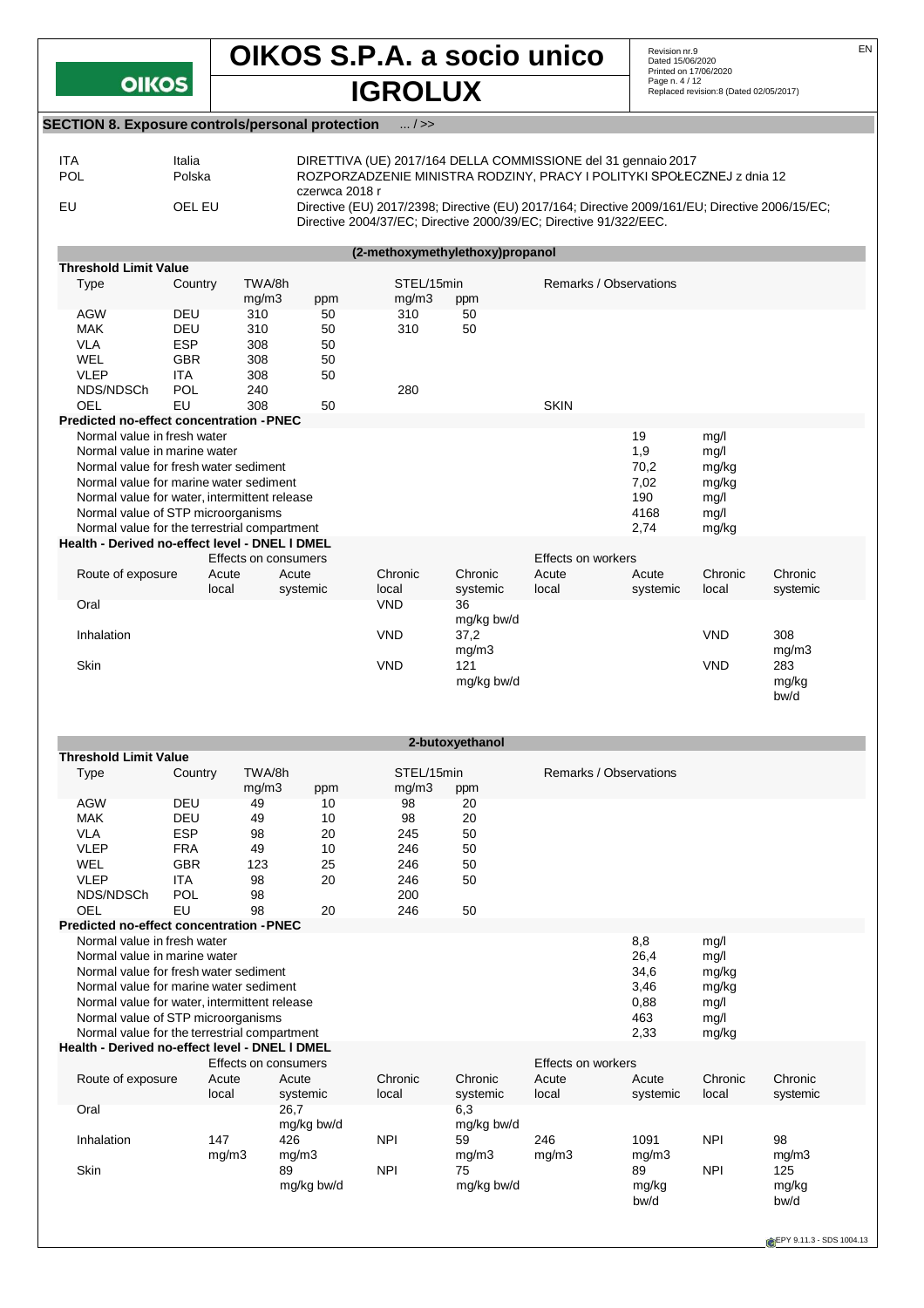

## **OIKOS S.P.A. a socio unico** Revision nr.9 Replaced revision:8 (Dated 02/05/2017) **IGROLUX**

Revision nr.9<br>Dated 15/06/2020 Printed on 17/06/2020 Page n. 5 / 12<br>Replaced revision:8 (Dated 02/05/2017)

**SECTION 8. Exposure controls/personal protection** ... / >>

|                                                |                |                      |                  | 1,2-benzisothiazol-3(2H)-one |                    |                   |                  |                      |
|------------------------------------------------|----------------|----------------------|------------------|------------------------------|--------------------|-------------------|------------------|----------------------|
| Predicted no-effect concentration - PNEC       |                |                      |                  |                              |                    |                   |                  |                      |
| Normal value in fresh water                    |                |                      |                  |                              |                    | 4,03              | µg/l             |                      |
| Normal value in marine water                   |                |                      |                  |                              |                    | 403               | nq/l             |                      |
| Normal value for fresh water sediment          |                |                      |                  |                              |                    | 49,9              | µg/kg            |                      |
| Normal value for marine water sediment         |                |                      |                  |                              |                    | 4,99              | µg/kg            |                      |
| Normal value of STP microorganisms             |                |                      |                  |                              |                    | 1.03              | mq/l             |                      |
| Health - Derived no-effect level - DNEL I DMEL |                |                      |                  |                              |                    |                   |                  |                      |
|                                                |                | Effects on consumers |                  |                              | Effects on workers |                   |                  |                      |
| Route of exposure                              | Acute<br>local | Acute<br>systemic    | Chronic<br>local | Chronic<br>systemic          | Acute<br>local     | Acute<br>systemic | Chronic<br>local | Chronic<br>systemic  |
| <b>Inhalation</b>                              |                |                      |                  | 1,2<br>mg/m3                 |                    |                   |                  | 6,81<br>mg/m3        |
| <b>Skin</b>                                    |                |                      |                  | 345<br>µg/kg bw/d            |                    |                   |                  | 966<br>µg/kg<br>bw/d |

#### **Reaction mass of 5-chloro-2-methyl-2H-isothiazol-3-one[EC no. 247-500-7] and 2-methyl-2H-isothiazol-3-one [EC no.**

| 220-239-61 (3:1)                                |                      |            |               |            |                    |            |               |            |
|-------------------------------------------------|----------------------|------------|---------------|------------|--------------------|------------|---------------|------------|
| <b>Predicted no-effect concentration - PNEC</b> |                      |            |               |            |                    |            |               |            |
| Normal value in fresh water                     |                      | 3,39       | $\mu$ g/l     |            |                    |            |               |            |
| Normal value in marine water                    |                      |            |               |            |                    | 3,39       | $\mu$ g/l     |            |
| Normal value for fresh water sediment           |                      |            |               |            |                    | 27         | µg/kg         |            |
| Normal value for marine water sediment          |                      |            |               |            |                    | 27         | µg/kg         |            |
| Normal value of STP microorganisms              |                      |            |               |            |                    | 230        | $\mu$ g/l     |            |
| Health - Derived no-effect level - DNEL I DMEL  |                      |            |               |            |                    |            |               |            |
|                                                 | Effects on consumers |            |               |            | Effects on workers |            |               |            |
| Route of exposure                               | Acute                | Acute      | Chronic       | Chronic    | Acute              | Acute      | Chronic       | Chronic    |
|                                                 | local                | systemic   | local         | systemic   | local              | systemic   | local         | systemic   |
| Oral                                            |                      | 110        |               | 90         |                    |            |               |            |
|                                                 |                      | ug/kg bw/d |               | µg/kg bw/d |                    |            |               |            |
| Inhalation                                      | 40                   | <b>NPI</b> | 20            | <b>NPI</b> | 40                 | <b>NPI</b> | 20            | <b>NPI</b> |
|                                                 | $\mu$ g/m $3$        |            | $\mu$ g/m $3$ |            | $\mu$ g/m3         |            | $\mu$ g/m $3$ |            |
| Skin                                            |                      | <b>NPI</b> | NPI           | <b>NPI</b> |                    | <b>NPI</b> | <b>NPI</b>    | <b>NPI</b> |
|                                                 |                      |            |               |            |                    |            |               |            |

Legend:

(C) = CEILING ; INHAL = Inhalable Fraction ; RESP = Respirable Fraction ; THORA = Thoracic Fraction.

VND = hazard identified but no DNEL/PNEC available ; NEA = no exposure expected ; NPI = no hazard identified.

#### **8.2. Exposure controls**

As the use of adequate technical equipment must always take priority over personal protective equipment, make sure that the workplace is well aired through effective local aspiration.

When choosing personal protective equipment, ask your chemical substance supplier for advice.

Personal protective equipment must be CE marked, showing that it complies with applicable standards.

HAND PROTECTION

Protect hands with category III work gloves (see standard EN 374).

The following should be considered when choosing work glove material: compatibility, degradation, failure time and permeability.

The work gloves' resistance to chemical agents should be checked before use, as it can be unpredictable. The gloves' wear time depends on the duration and type of use.

SKIN PROTECTION

Wear category I professional long-sleeved overalls and safety footwear (see Regulation 2016/425 and standard EN ISO 20344). Wash body with soap and water after removing protective clothing.

EYE PROTECTION

Wear airtight protective goggles (see standard EN 166).

RESPIRATORY PROTECTION

If the threshold value (e.g. TLV-TWA) is exceeded for the substance or one of the substances present in the product, use a mask with a type A filter whose class (1, 2 or 3) must be chosen according to the limit of use concentration. (see standard EN 14387). In the presence of gases or vapours of various kinds and/or gases or vapours containing particulate (aerosol sprays, fumes, mists, etc.) combined filters are required.

Respiratory protection devices must be used if the technical measures adopted are not suitable for restricting the worker's exposure to the threshold values considered. The protection provided by masks is in any case limited.

If the substance considered is odourless or its olfactory threshold is higher than the corresponding TLV-TWA and in the case of an emergency, wear open-circuit compressed air breathing apparatus (in compliance with standard EN 137) or external air-intake breathing apparatus (in compliance with standard EN 138). For a correct choice of respiratory protection device, see standard EN 529. ENVIRONMENTAL EXPOSURE CONTROLS

The emissions generated by manufacturing processes, including those generated by ventilation equipment, should be checked to ensure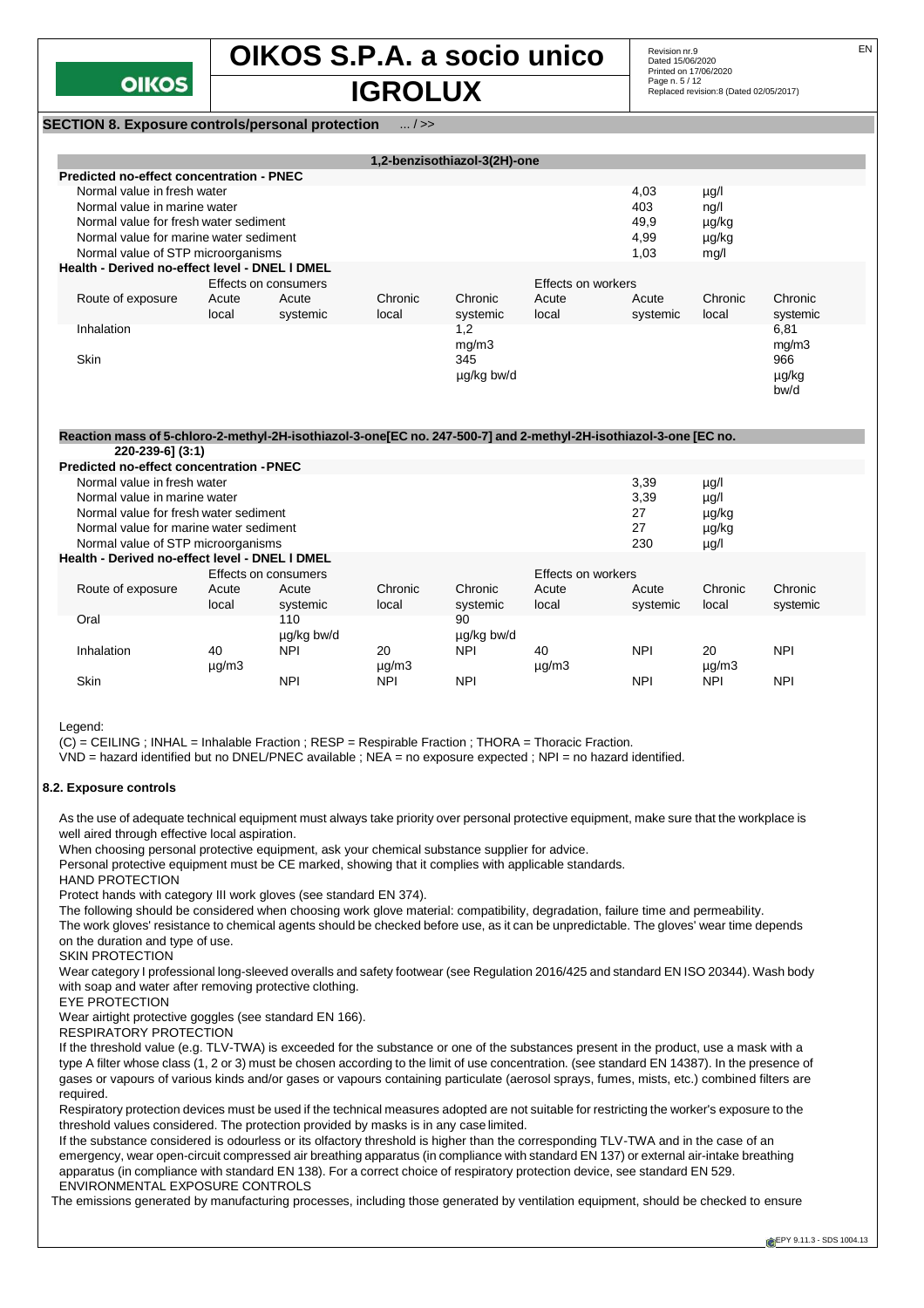

# **OIKOS S.P.A. a socio unico** Revision nr.9 **IGROLUX** Page n. 6/12 Page n. 6/12

Revision nr.9<br>Dated 15/06/2020 Printed on 17/06/2020 Page n. 6 / 12

compliance with environmental standards.

## **SECTION 9. Physical and chemical properties**

#### **9.1. Information on basic physical and chemical properties**

| Appearance<br>Colour<br>Odour<br>Odour threshold<br>рH<br>Melting point / freezing point<br>Initial boiling point<br>Boiling range<br>Flash point<br><b>Evaporation Rate</b><br>Flammability of solids and gases<br>Lower inflammability limit<br>Upper inflammability limit<br>Lower explosive limit<br>Upper explosive limit<br>Vapour pressure<br>Vapour density<br>Relative density<br>Solubility<br>Partition coefficient: n-octanol/water<br>Auto-ignition temperature<br>Decomposition temperature<br>Viscosity<br><b>Explosive properties</b> | $\geq$ | liquid<br>transparent<br>Feeble<br>Not available<br>$7,5-9,5$<br>Not available<br>°C<br>100<br>Not available<br>Not applicable<br>Not available<br>not flammable<br>Not applicable<br>Not applicable<br>Not applicable<br>Not applicable<br>Not available<br>Not available<br>1<br>Mixable in water<br>Not available<br>Not applicable<br>Not available<br>20-200 cps<br>not applicable |  |
|-------------------------------------------------------------------------------------------------------------------------------------------------------------------------------------------------------------------------------------------------------------------------------------------------------------------------------------------------------------------------------------------------------------------------------------------------------------------------------------------------------------------------------------------------------|--------|-----------------------------------------------------------------------------------------------------------------------------------------------------------------------------------------------------------------------------------------------------------------------------------------------------------------------------------------------------------------------------------------|--|
| Oxidising properties                                                                                                                                                                                                                                                                                                                                                                                                                                                                                                                                  |        | not applicable                                                                                                                                                                                                                                                                                                                                                                          |  |

**9.2. Other information**

Information not available

## **SECTION 10. Stability and reactivity**

#### **10.1. Reactivity**

There are no particular risks of reaction with other substances in normal conditions of use.

- (2-methoxymethylethoxy)propanol
- Forms peroxides with: air.
- 2-butoxyethanol

Decomposes under the effect of heat.

#### **10.2. Chemical stability**

The product is stable in normal conditions of use and storage.

#### **10.3. Possibility of hazardous reactions**

No hazardous reactions are foreseeable in normal conditions of use and storage.

(2-methoxymethylethoxy)propanol

May react violently with: strong oxidising agents.

2-butoxyethanol

May react dangerously with: aluminium,oxidising agents.Forms peroxides with: air.

**10.4. Conditions to avoid**

None in particular. However the usual precautions used for chemical products should be respected.

(2-methoxymethylethoxy)propanol Avoid exposure to: sources of heat.Possibility of explosion. 2-butoxyethanol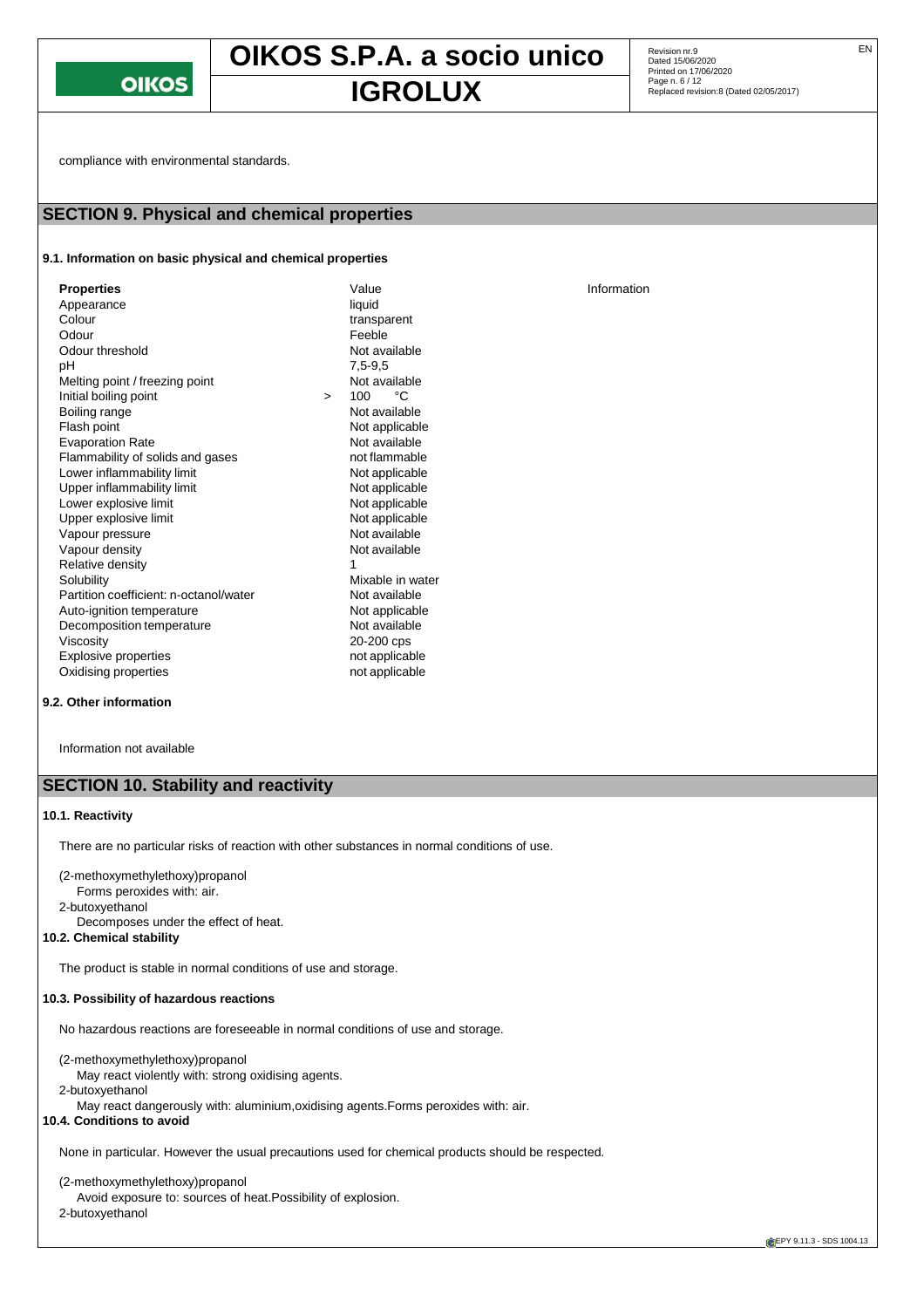

**SECTION 10. Stability and reactivity** ... / >>

Avoid exposure to: sources of heat,naked flames. **10.5. Incompatible materials**

Information not available

#### **10.6. Hazardous decomposition products**

2-butoxyethanol

May develop: hydrogen.

## **SECTION 11. Toxicological information**

In the absence of experimental data for the product itself, health hazards are evaluated according to the properties of the substances it contains, using the criteria specified in the applicable regulation for classification. It is therefore necessary to take into account the concentration of the individual hazardous substances indicated in section 3, to evaluate the

toxicological effects of exposure to the product.

#### **11.1. Information on toxicological effects**

Metabolism, toxicokinetics, mechanism of action and other information

Information not available

Information on likely routes of exposure

Information not available

Delayed and immediate effects as well as chronic effects from short and long-term exposure

Information not available

Interactive effects

Information not available

#### ACUTE TOXICITY

LC50 (Inhalation) of the mixture:  $>$  5 mg/l LD50 (Oral) of the mixture:  $>2000$  mg/kg LD50 (Dermal) of the mixture:  $>2000$  mg/kg

| (2-methoxymethylethoxy)propanol |
|---------------------------------|
|                                 |
|                                 |
|                                 |
|                                 |

2-butoxyethanol LD50 (Dermal) 435 mg/kg Rabbit

> 5000 mg/kg rat 9510 mg/kg rabbit 275 mg/l/7h rat

LD50 (Oral) 1414 mg/kg guinea pig LC50 (Inhalation) and the state of the 400 ppm/7h guinea pig

Reaction mass of 5-chloro-2-methyl-2H-isothiazol-3-one[EC no. 247-500-7] and 2-methyl-2H-isothiazol-3-one [EC no. 220-239-6] (3:1)<br>LD50 (Oral) LD50 (Oral) > 64 mg/kg bw 64-561 (rat) 1008 mg/kg bw (rat) LC50 (Inhalation) > 171 mg/m3 171-2360 (rat)

1,2-benzisothiazol-3(2H)-one LD50 (Oral) > 490 mg/kg bw 490-670 (rat)

2000 mg/kg bw (rat)

#### SKIN CORROSION / IRRITATION

Does not meet the classification criteria for this hazard class

#### SERIOUS EYE DAMAGE / IRRITATION

Does not meet the classification criteria for this hazard class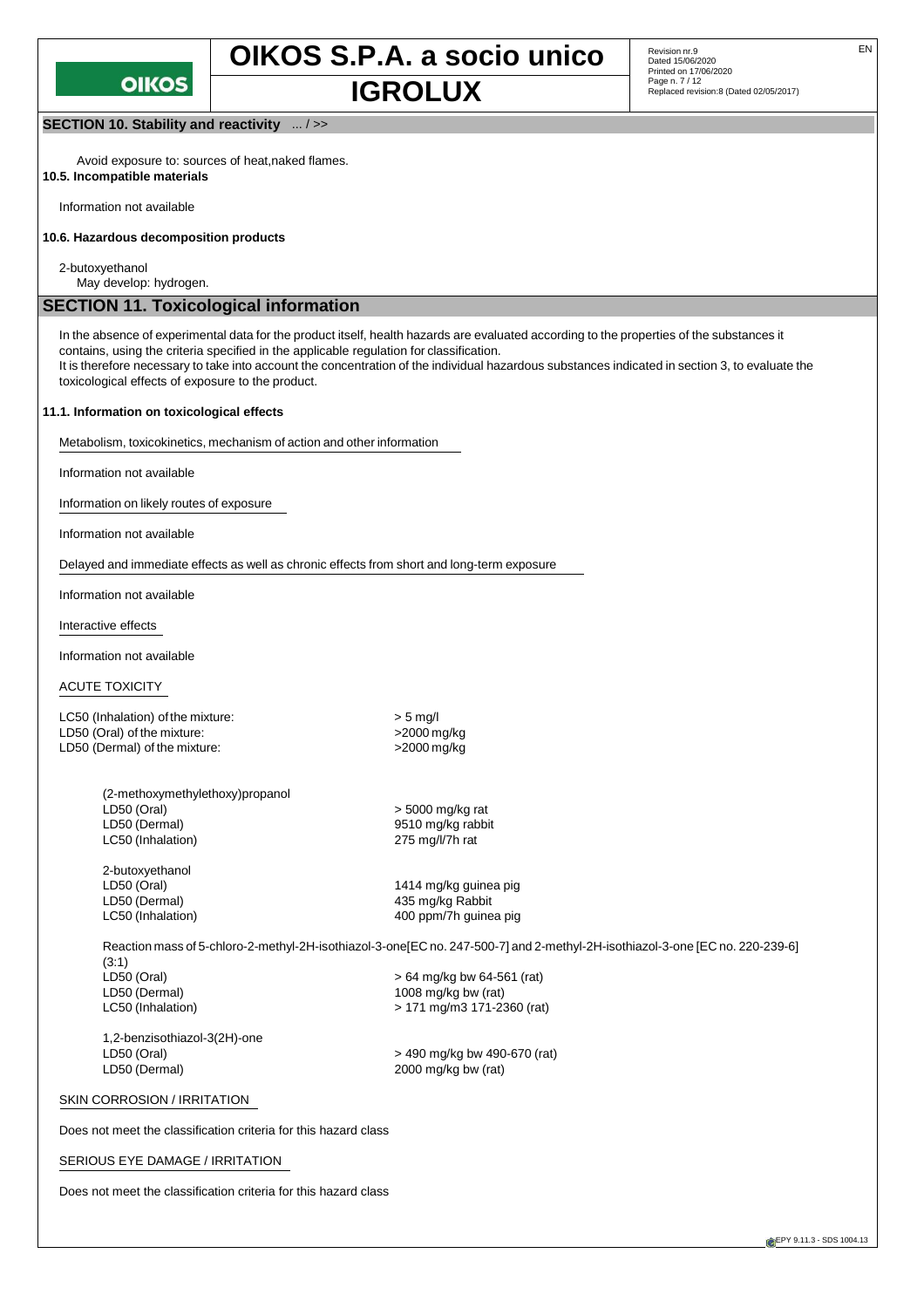**OIKOS S.P.A. a socio unico** Revision nr.9 **IGROLUX** Page n. 8/12 Cated 02/05/2017)

#### **SECTION 11. Toxicological information** ... / >>

#### RESPIRATORY OR SKIN SENSITISATION

#### May produce an allergic reaction.

Reaction mass of 5-chloro-2-methyl-2H-isothiazol-3-one[EC no. 247-500-7] and 2-methyl-2H-isothiazol-3-one [EC no. 220-239-6] (3:1) 1,2-benzisothiazol-3(2H)-one

#### GERM CELL MUTAGENICITY

Does not meet the classification criteria for this hazard class

#### CARCINOGENICITY

Contains:

Does not meet the classification criteria for this hazard class

#### REPRODUCTIVE TOXICITY

Does not meet the classification criteria for this hazard class

#### STOT - SINGLE EXPOSURE

Does not meet the classification criteria for this hazard class

#### STOT - REPEATED EXPOSURE

Does not meet the classification criteria for this hazard class

#### ASPIRATION HAZARD

Does not meet the classification criteria for this hazard class

## **SECTION 12. Ecological information**

No specific data are available for this product. Handle it according to good working practices. Avoid littering. Do not contaminate soil and waterways. Inform the competent authorities, should the product reach waterways or contaminate soil or vegetation. Please take all the proper measures to reduce harmful effects on aquifers.

#### **12.1. Toxicity**

| (2-methoxymethylethoxy)propanol<br>LC50 - for Fish<br>EC50 - for Crustacea<br>EC50 - for Algae / Aquatic Plants | > 1000 mg/l/96h Poecilia reticulata<br>1919 mg/l/48h<br>6999 mg/l/72h Skeletonema costatum                                         |
|-----------------------------------------------------------------------------------------------------------------|------------------------------------------------------------------------------------------------------------------------------------|
| 2-butoxyethanol                                                                                                 |                                                                                                                                    |
| LC50 - for Fish                                                                                                 | 1464 mg/l/96h                                                                                                                      |
| EC50 - for Crustacea                                                                                            | 1800 mg/l/48h                                                                                                                      |
| EC50 - for Algae / Aquatic Plants                                                                               | 1840 mg/l/72h                                                                                                                      |
| EC10 for Algae / Aquatic Plants                                                                                 | 679 mg/l/72h                                                                                                                       |
| Chronic NOEC for Fish                                                                                           | 100 mg/l 21 days                                                                                                                   |
| Chronic NOEC for Crustacea                                                                                      | 100 mg/l 21 days                                                                                                                   |
| Chronic NOEC for Algae / Aquatic Plants                                                                         | 286 mg/l 72 h                                                                                                                      |
|                                                                                                                 | Reaction mass of 5-chloro-2-methyl-2H-isothiazol-3-one[EC no. 247-500-7] and 2-methyl-2H-isothiazol-3-one [EC no. 220-239-6] (3:1) |
| LC50 - for Fish                                                                                                 | > 190 µg/l 190-330                                                                                                                 |
| EC50 - for Crustacea                                                                                            | $> 7$ µg/l 7-160                                                                                                                   |
| EC50 - for Algae / Aquatic Plants                                                                               | $> 6.3$ µg/l 6.3-27.3                                                                                                              |
| Chronic NOEC for Fish                                                                                           | 46,4 µg/l 35 days                                                                                                                  |
| Chronic NOEC for Crustacea                                                                                      | $> 111 \mu g/l 11.1 - 1050$                                                                                                        |
| 1,2-benzisothiazol-3(2H)-one                                                                                    |                                                                                                                                    |
| LC50 - for Fish                                                                                                 | $> 2,15$ mg/l 2,15-22                                                                                                              |
| EC50 - for Crustacea                                                                                            | $> 2.9$ mg/l 2,9-2,94                                                                                                              |
| EC50 - for Algae / Aquatic Plants                                                                               | > 70 µg/l 70-150                                                                                                                   |
| Chronic NOEC for Algae / Aquatic Plants                                                                         | $>$ 40,3 µg/l 40-55                                                                                                                |
|                                                                                                                 |                                                                                                                                    |

#### **12.2. Persistence and degradability**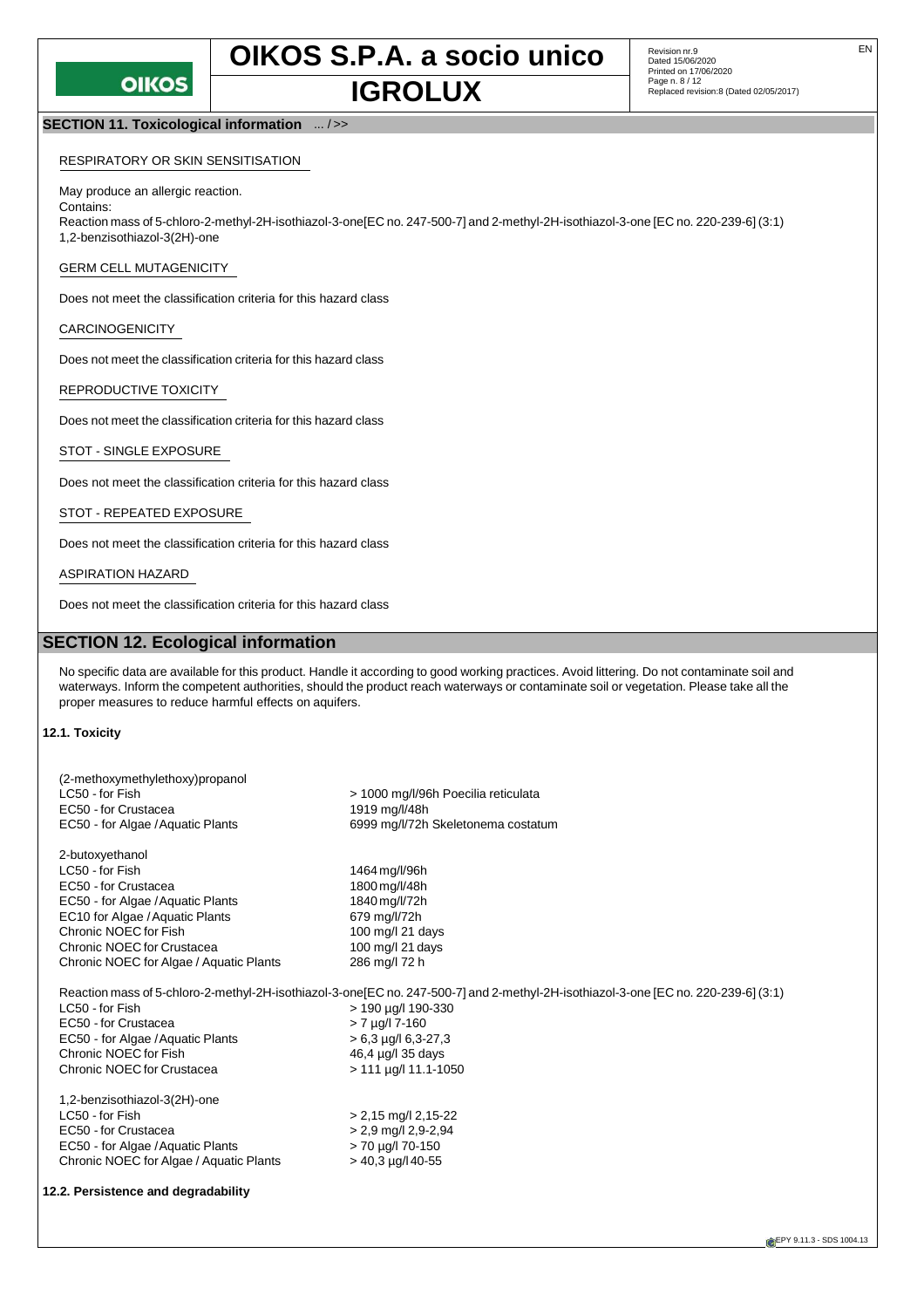

**OIKOS S.P.A. a socio unico** Revision nr.9 Replaced revision:8 (Dated 02/05/2017) **IGROLUX**

Revision nr.9<br>Dated 15/06/2020 Printed on 17/06/2020 Page n. 9 / 12<br>Replaced revision:8 (Dated 02/05/2017)

#### **SECTION 12. Ecological information** ... / >>

| (2-methoxymethylethoxy)propanol |                   |
|---------------------------------|-------------------|
| Solubility in water             | 1000 - 10000 mg/l |
| Rapidly degradable              |                   |
|                                 |                   |
| 2-butoxyethanol                 |                   |
| Solubility in water             | 1000 - 10000 mg/l |
| Rapidly degradable              |                   |

Reaction mass of 5-chloro-2-methyl-2H-isothiazol-3-one[EC no. 247-500-7] and 2-methyl-2H-isothiazol-3-one [EC no. 220-239-6] (3:1) Rapidly degradable

1,2-benzisothiazol-3(2H)-one Rapidly degradable

#### **12.3. Bioaccumulative potential**

2-butoxyethanol Partition coefficient: n-octanol/water 0,81

#### **12.4. Mobility in soil**

Information not available

## **12.5. Results of PBT and vPvB assessment**

On the basis of available data, the product does not contain any PBT or vPvB in percentage greater than 0,1%.

#### **12.6. Other adverse effects**

Information not available

## **SECTION 13. Disposal considerations**

#### **13.1. Waste treatment methods**

Reuse, when possible. Neat product residues should be considered special non-hazardous waste. Disposal must be performed through an authorised waste management firm, in compliance with national and local regulations. CONTAMINATED PACKAGING Contaminated packaging must be recovered or disposed of in compliance with national waste management regulations.

## **SECTION 14. Transport information**

The product is not dangerous under current provisions of the Code of International Carriage of Dangerous Goods by Road (ADR) and by Rail (RID), of the International Maritime Dangerous Goods Code (IMDG), and of the International Air Transport Association (IATA) regulations.

#### **14.1. UN number**

Not applicable **14.2. UN proper shipping name**

Not applicable **14.3. Transport hazard class(es)**

Not applicable **14.4. Packing group**

Not applicable **14.5. Environmental hazards**

Not applicable **14.6. Special precautions for user**

Not applicable

**14.7. Transport in bulk according to Annex II of Marpol and the IBC Code**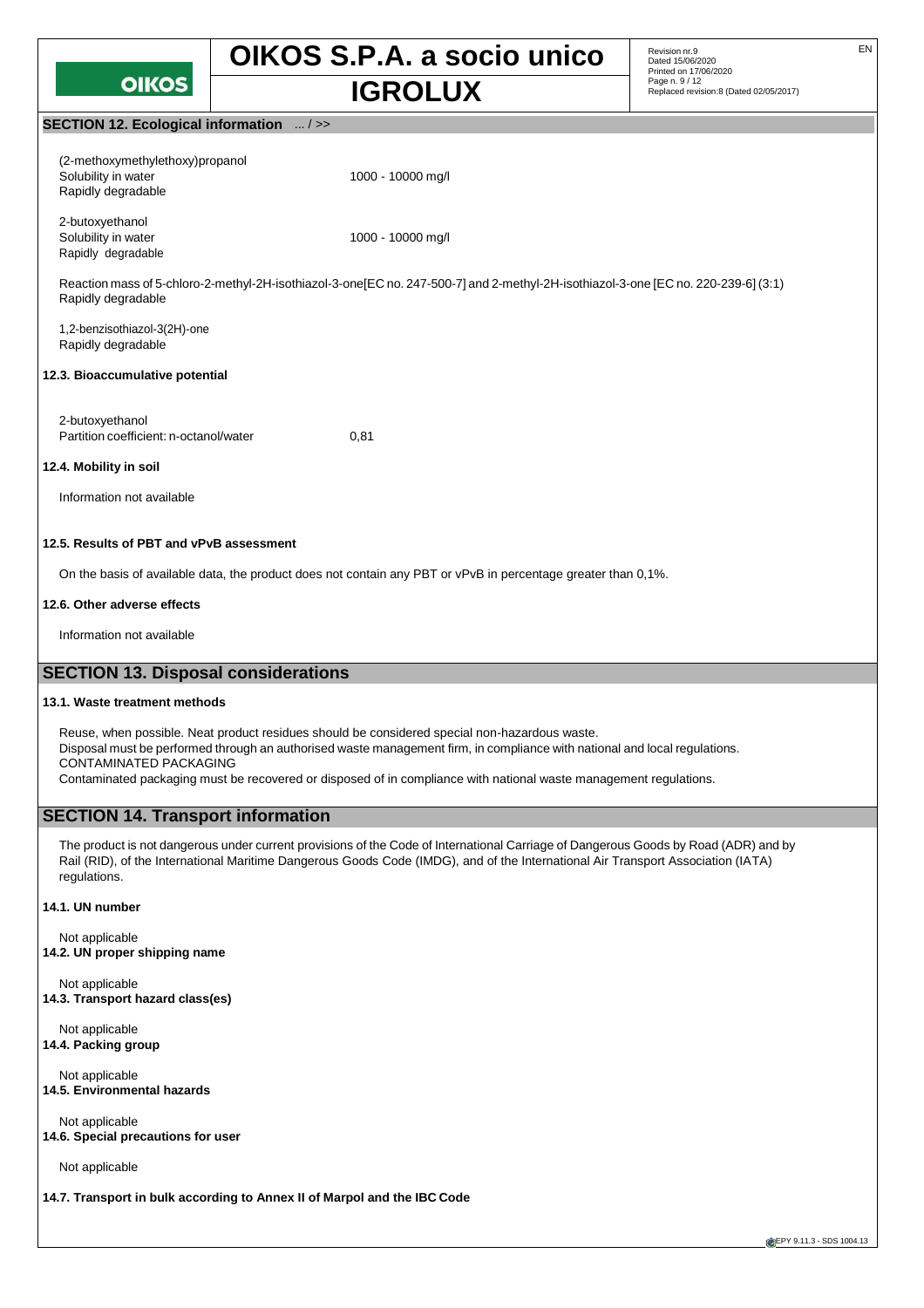

# **OIKOS S.P.A. a socio unico** Revision nr.9 **IGROLUX** Page n. 10/12<br>Replaced revision:8 (Dated 02/05/2017)

Information not relevant

## **SECTION 15. Regulatory information 15.1. Safety, health and environmental regulationsllegislation specific for the substance or mixture** Seveso Category - Directive 2012/18/EC: None Restrictions relating to the product or contained substances pursuant to Annex XVII to EC Regulation 1907/2006 **Product** Point 40 Substances in Candidate List (Art. 59 REACH) On the basis of available data, the product does not contain any SVHC in percentage greater than 0,1%. Substances subject to authorisation (Annex XIV REACH) None Substances subject to exportation reporting pursuant to (EC) Reg. 649/2012: None Substances subject to the Rotterdam Convention: None Substances subject to the Stockholm Convention: None Healthcare controls Information not available VOC (Directive 2004/42/EC) :

Interior/exterior trim varnishes and woodstains.

German regulation on the classification of substances hazardous to water (AwSV, vom 18. April 2017) WGK 1: Low hazard to waters

#### **15.2. Chemical safety assessment**

A chemical safety assessment has not been performed for the preparation/for the substances indicated in section 3.

## **SECTION 16. Other information**

Text of hazard (H) indications mentioned in section 2-3 of the sheet:

| Acute toxicity, category 1<br>Acute toxicity, category 2<br>Acute toxicity, category 3<br>Acute toxicity, category 4<br>Skin corrosion, category 1B<br>Serious eye damage, category 1<br>Eye irritation, category 2<br>Skin irritation, category 2<br>Skin sensitization, category 1<br>Hazardous to the aquatic environment, acute toxicity, category 1<br>Hazardous to the aquatic environment, chronic toxicity, category 1<br>Hazardous to the aquatic environment, chronic toxicity, category 2<br>Fatal if inhaled.<br>Fatal in contact with skin.<br>Fatal if inhaled.<br>Toxic if swallowed.<br>Harmful if swallowed.<br>Harmful in contact with skin.<br>Harmful if inhaled.<br>Causes severe skin burns and eye damage.<br>Causes serious eye damage. |
|-----------------------------------------------------------------------------------------------------------------------------------------------------------------------------------------------------------------------------------------------------------------------------------------------------------------------------------------------------------------------------------------------------------------------------------------------------------------------------------------------------------------------------------------------------------------------------------------------------------------------------------------------------------------------------------------------------------------------------------------------------------------|
| Causes serious eye irritation.<br>Causes skin irritation.<br>May cause an allergic skin reaction.                                                                                                                                                                                                                                                                                                                                                                                                                                                                                                                                                                                                                                                               |
|                                                                                                                                                                                                                                                                                                                                                                                                                                                                                                                                                                                                                                                                                                                                                                 |
|                                                                                                                                                                                                                                                                                                                                                                                                                                                                                                                                                                                                                                                                                                                                                                 |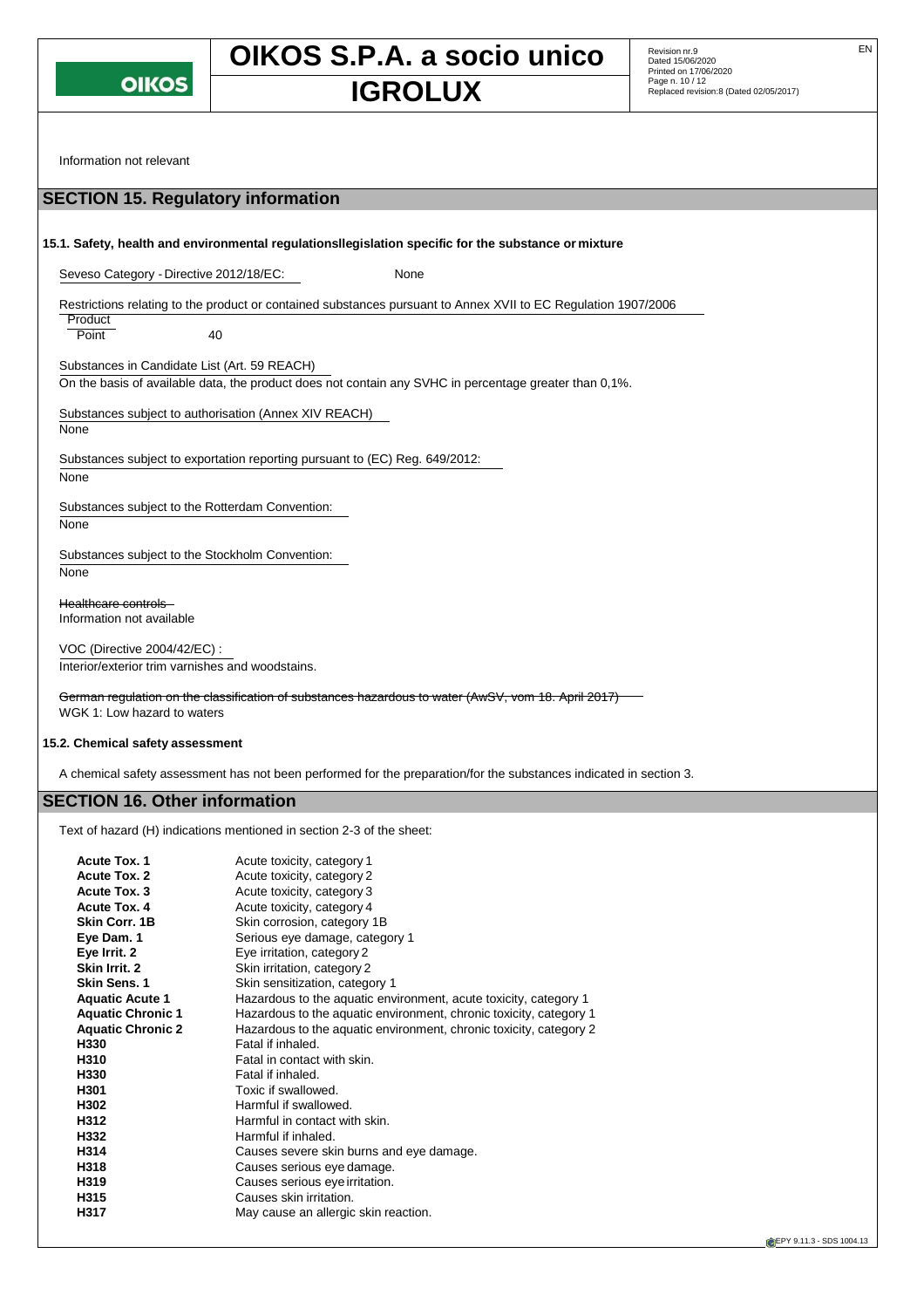

## **OIKOS S.P.A. a socio unico** Revision nr.9 **IGROLUX** Page n. 11/12<br>Replaced revision:8 (Dated 02/05/2017)

Revision nr.9<br>Dated 15/06/2020 Printed on 17/06/2020 Page n. 11 / 12

## **SECTION 16. Other information** ... / >>

| H400          | Very toxic to aquatic life.                           |
|---------------|-------------------------------------------------------|
| H410          | Very toxic to aquatic life with long lasting effects. |
| H411          | Toxic to aquatic life with long lasting effects.      |
| <b>EUH210</b> | Safety data sheet available on request.               |

#### LEGEND:

- ADR: European Agreement concerning the carriage of Dangerous goods by Road
- CAS NUMBER: Chemical Abstract Service Number
- CE50: Effective concentration (required to induce a 50% effect)
- CE NUMBER: Identifier in ESIS (European archive of existing substances)
- CLP: EC Regulation 1272/2008
- DNEL: Derived No Effect Level
- EmS: Emergency Schedule
- GHS: Globally Harmonized System of classification and labeling of chemicals
- IATA DGR: International Air Transport Association Dangerous Goods Regulation
- IC50: Immobilization Concentration 50%
- IMDG: International Maritime Code for dangerous goods
- IMO: International Maritime Organization
- INDEX NUMBER: Identifier in Annex VI of CLP
- LC50: Lethal Concentration 50%
- LD50: Lethal dose 50%
- OEL: Occupational Exposure Level
- PBT: Persistent bioaccumulative and toxic as REACH Regulation
- PEC: Predicted environmental Concentration
- PEL: Predicted exposure level
- PNEC: Predicted no effect concentration
- REACH: EC Regulation 1907/2006
- RID: Regulation concerning the international transport of dangerous goods by train
- TLV: Threshold Limit Value
- TLV CEILING: Concentration that should not be exceeded during any time of occupationalexposure.
- TWA STEL: Short-term exposure limit
- TWA: Time-weighted average exposure limit
- VOC: Volatile organic Compounds
- vPvB: Very Persistent and very Bioaccumulative as for REACH Regulation
- WGK: Water hazard classes (German).
- GENERAL BIBLIOGRAPHY
- 1. Regulation (EC) 1907/2006 (REACH) of the European Parliament
- 2. Regulation (EC) 1272/2008 (CLP) of the European Parliament
- 3. Regulation (EU) 790/2009 (I Atp. CLP) of the European Parliament
- 4. Regulation (EU) 2015/830 of the European Parliament
- 5. Regulation (EU) 286/2011 (II Atp. CLP) of the European Parliament
- 6. Regulation (EU) 618/2012 (III Atp. CLP) of the European Parliament
- 7. Regulation (EU) 487/2013 (IV Atp. CLP) of the European Parliament
- 8. Regulation (EU) 944/2013 (V Atp. CLP) of the European Parliament
- 9. Regulation (EU) 605/2014 (VI Atp. CLP) of the European Parliament
- 10. Regulation (EU) 2015/1221 (VII Atp. CLP) of the European Parliament
- 11. Regulation (EU) 2016/918 (VIII Atp. CLP) of the European Parliament
- 12. Regulation (EU) 2016/1179 (IX Atp. CLP)
- 13. Regulation (EU) 2017/776 (X Atp. CLP)
- 14. Regulation (EU) 2018/669 (XI Atp. CLP)
- 15. Regulation (EU) 2018/1480 (XIII Atp. CLP)
- 16. Regulation (EU) 2019/521 (XII Atp. CLP)
- The Merck Index. 10th Edition
- Handling Chemical Safety
- INRS Fiche Toxicologique (toxicological sheet)
- Patty Industrial Hygiene and Toxicology
- N.I. Sax Dangerous properties of Industrial Materials-7, 1989 Edition
- IFA GESTIS website
- ECHA website
- Database of SDS models for chemicals Ministry of Health and ISS (Istituto Superiore di Sanità) Italy

Note for users:

The information contained in the present sheet are based on our own knowledge on the date of the last version. Users must verify the suitability and thoroughness of provided information according to each specific use of the product.